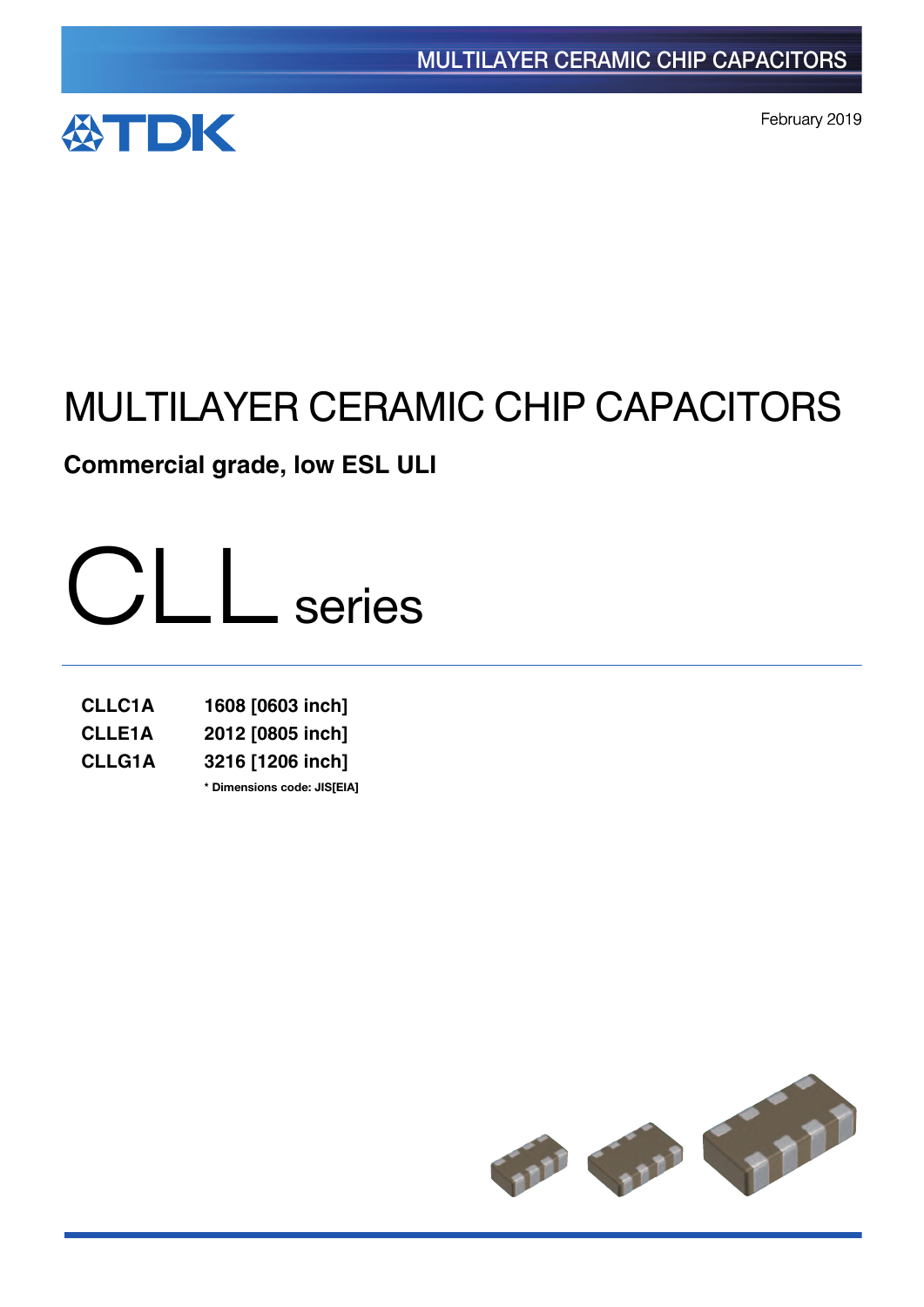# **REMINDERS FOR USING THESE PRODUCTS**

Before using these products, be sure to request the delivery specifications.

# **SAFETY REMINDERS**

Please pay sufficient attention to the warnings for safe designing when using this products.

# **A** REMINDERS

1. The products listed on this catalog are intended for use in general electronic equipment (AV equipment, telecommunications equipment, home appliances, amusement equipment, computer equipment, personal equipment, office equipment, measurement equipment, industrial robots) under a normal operation and use condition.

The products are not designed or warranted to meet the requirements of the applications listed below, whose performance and/or quality require a more stringent level of safety or reliability, or whose failure, malfunction or trouble could cause serious damage to society, person or property.

If you intend to use the products in the applications listed below or if you have special requirements exceeding the range or conditions set forth in the each catalog, please contact us.

- (1) Aerospace/aviation equipment
- (2) Transportation equipment (cars, electric trains, ships, etc.)
- (3) Medical equipment (excepting Pharmaceutical Affairs Law classification Class1,2)
- (4) Power-generation control equipment
- (5) Atomic energy-related equipment
- (6) Seabed equipment
- (7) Transportation control equipment
- (8) Public information-processing equipment
- (9) Military equipment
- (10) Electric heating apparatus, burning equipment
- (11) Disaster prevention/crime prevention equipment
- (12) Safety equipment
- (13) Other applications that are not considered general-purpose applications

When designing your equipment even for general-purpose applications, you are kindly requested to take into consideration securing protection circuit/device or providing backup circuits in your equipment.

- 2. We may modify products or discontinue production of a product listed in this catalog without prior notification.
- 3. We provide "Delivery Specification" that explain precautions for the specifications and safety of each product listed in this catalog. We strongly recommend that you exchange these delivery specifications with customers that use one of these products.
- 4. If you plan to export a product listed in this catalog, keep in mind that it may be a restricted item according to the "Foreign Exchange and Foreign Trade Control Law". In such cases, it is necessary to acquire export permission in harmony with this law.
- 5. Any reproduction or transferring of the contents of this catalog is prohibited without prior permission from our company.
- 6. We are not responsible for problems that occur related to the intellectual property rights or other rights of our company or a third party when you use a product listed in this catalog. We do not grant license of these rights.
- 7. This catalog only applies to products purchased through our company or one of our company's official agencies. This catalog does not apply to products that are purchased through other third parties.

Notice: Effective January 2013, TDK will use a new catalog number which adds product thickness and packaging specification detail. This new catalog number should be referenced on all catalog orders going forward, and is not applicable for OEM part number orders.

Please be aware the last five digits of the catalog number will differ from the item description (internal control number) on the product label.

Contact your local TDK Sales representative for more information.

(Example)

| Catalog issued date    | Catalog number        | Item description (on delivery label) |
|------------------------|-----------------------|--------------------------------------|
| Prior to January 2013  | C1608C0G1E103J(080AA) | C1608C0G1E103JT000N                  |
| January 2013 and later | C1608C0G1E103J080AA   | C1608C0G1E103JT000N                  |

**ATDK**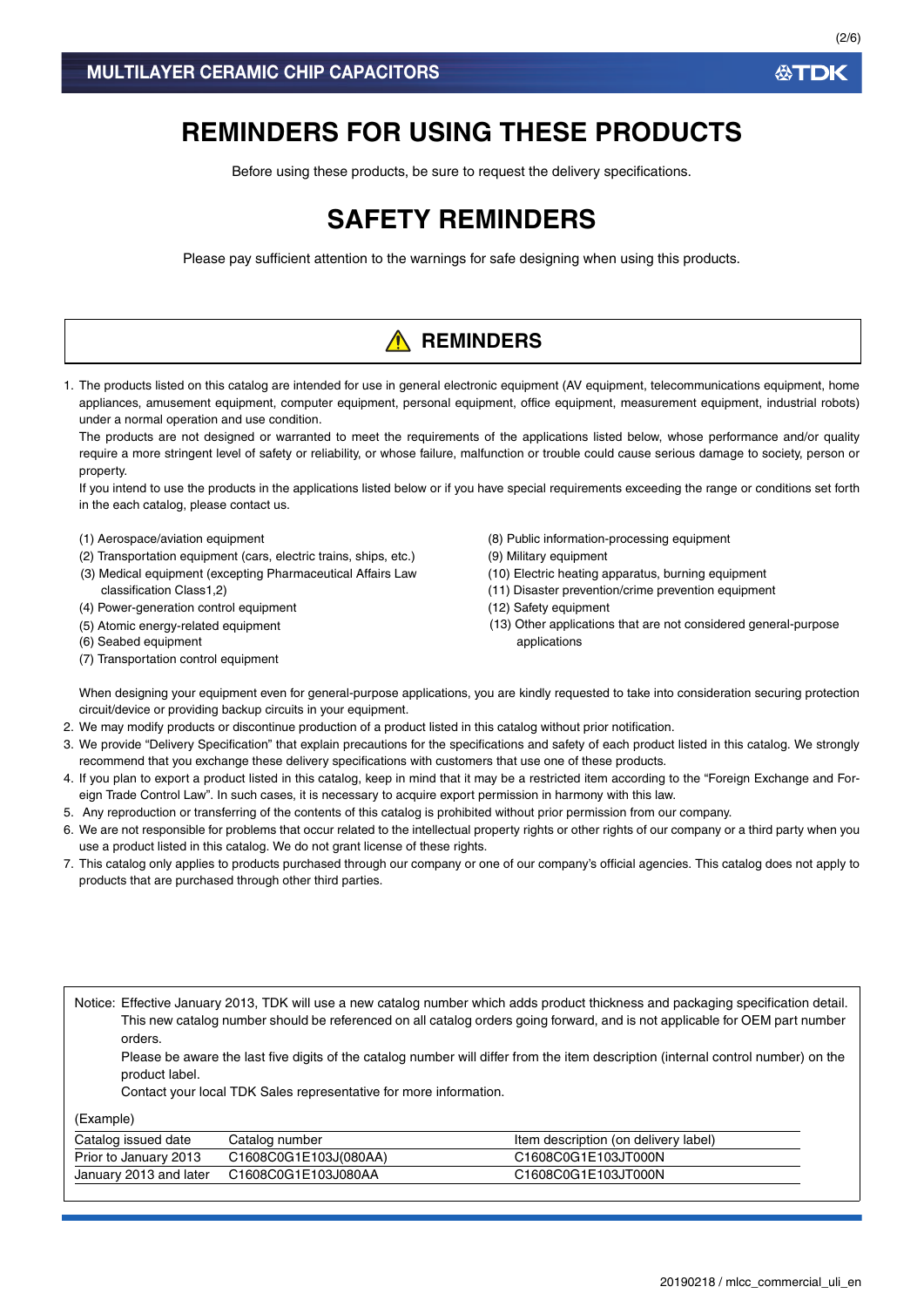# **CLL** series

# Ultra low inductance

Type: CLLC1A [0603 inch], CLLE1A [0805 inch], CLLG1A [1206 inch]

## **■SERIES OVERVIEW**

TDK multilayer ceramic chip capacitor low ESL ULI type commercial grade CLL series have eight terminal electrodes per capacitor and unique internal structures. The ESL and impedance are reduced by alternating current flows and offsetting the magnetic field generated.

### **■FEATURES**

- The number of decoupling MLCCs can be decreased because the impedance is lower than standard termination type.
- Small and low profile design enables undersurface mounting for semiconductor packages.



| L | Body length           |
|---|-----------------------|
| W | Body width            |
| т | Body height           |
| C | <b>Terminal width</b> |
| P | Terminal spacing      |

## **■APPLICATIONS**

• Decoupling applications in power lines of CPUs, GPUs, and high speed digital IC.

**REACH SVHC-Free**

RoHS SVHC-Free Free Free

**Halogen Free**

**Br Cl**

### **■SHAPE & DIMENSIONS ■PRODUCT STRUCTURE**



The eight terminal electrodes are connected +/– alternately to reverse the current flow and offset the magnetic field generated.

|               |                                             |                 |                  |             | Dimensions in mm |
|---------------|---------------------------------------------|-----------------|------------------|-------------|------------------|
| <b>Type</b>   |                                             | W               |                  |             |                  |
| <b>CLLC1A</b> | $1.60 + 0.10$                               | $0.80 + 0.10$   | $0.50+0.05-0.10$ | $0.25$ nom. | 0.40 nom.        |
| <b>CLLE1A</b> | $2.00+0.15$                                 | $1.25 \pm 0.15$ | $0.50+0.05-0.10$ | $0.25$ nom. | 0.50 nom.        |
| <b>CLLG1A</b> | $3.20+0.15$                                 | $1.60 + 0.15$   | $0.85 + 0.10$    | $0.40$ nom. | 0.80 nom.        |
|               | . Dimensional teleranese ere tunical values |                 |                  |             |                  |

Dimensional tolerances are typical values.

公TDK

**Lead**

**Pb**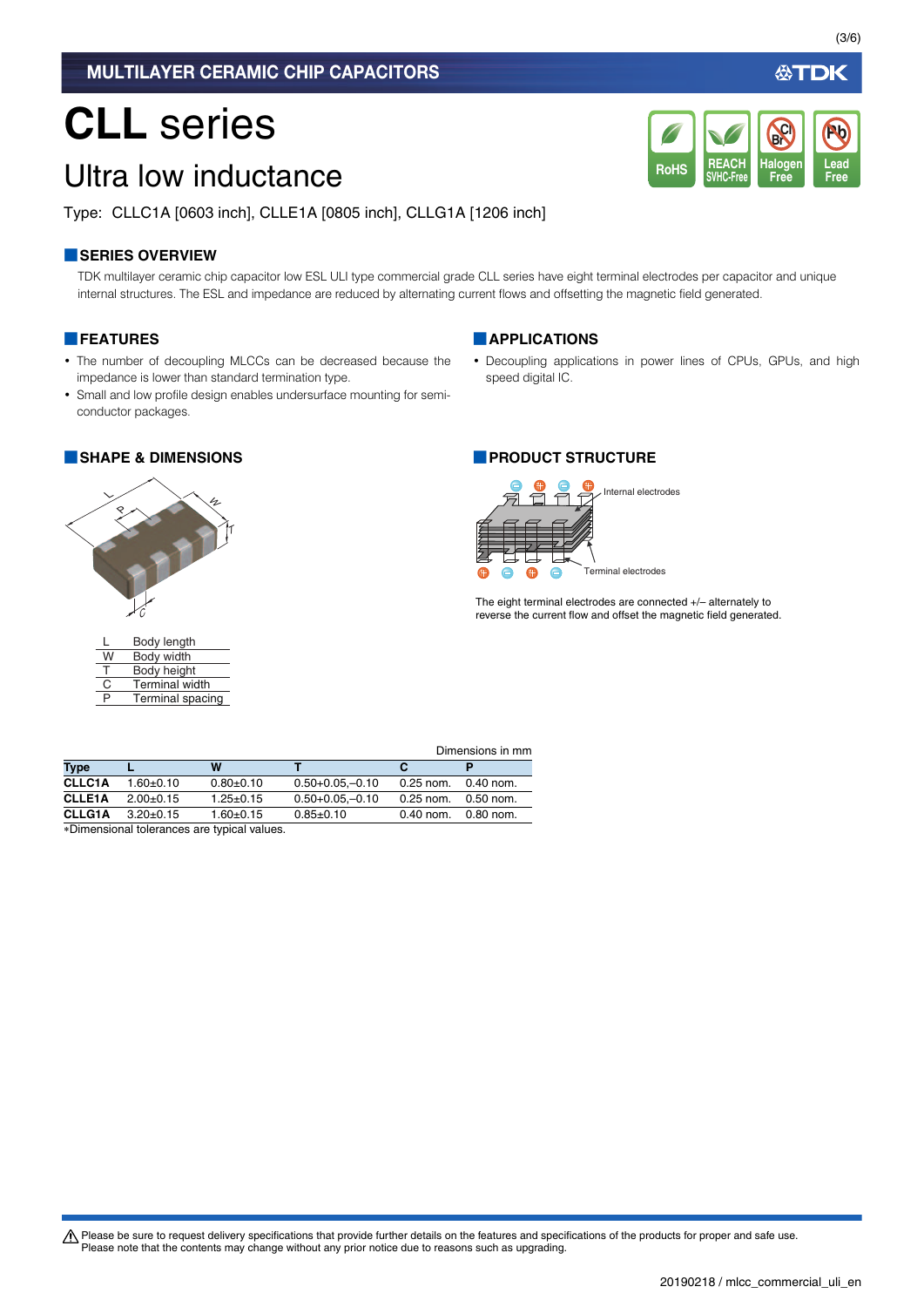# **■CATALOG NUMBER CONSTRUCTION CLL C1A X6S 0G 475 M 050 A C (1) (2) (3) (4) (5) (6) (7) (8) (9)**

(1) Series

### (2) Dimensions L x W (mm)

| <b>Dimensions</b><br>code | EIA    | Length | Width | Terminal width |
|---------------------------|--------|--------|-------|----------------|
| C1A                       | CC0603 | 1.60   | 0.80  | 0.25           |
| E <sub>1</sub> A          | CC0805 | 2.00   | 1.25  | 0.25           |
| G <sub>1</sub> A          | CC1206 | 3.20   | 1.60  | 0.40           |

#### (3) Temperature characteristics

| <b>Temperature</b><br>characteristics | Capacitance change | Temperature range         |
|---------------------------------------|--------------------|---------------------------|
| X6S                                   | ±22%               | $-55$ to $+105^{\circ}$ C |
| X7R                                   | ±15%               | $-55$ to $+125^{\circ}$ C |
| X7S                                   | $+22%$             | $-55$ to $+125^{\circ}$ C |

### (4) Rated voltage (DC)

| Code | Voltage (DC) |
|------|--------------|
| 0G   | 4V           |
| 0J   | 6.3V         |
| 1A   | 10V          |

(5) Nominal capacitance (pF)

The capacitance is expressed in three digit codes and in units of pico Farads (pF). The first and second digits identify the first and second significant figures of the capacitance. The third digit identifies the multiplier. R designates a decimal point.

### $(Example)$ OR5 = 0.5pF  $101 = 100pF$

 $225 = 2,200,000pF = 2.2\mu F$ 

#### (6) Capacitance tolerance

| Code | Tolerance |  |
|------|-----------|--|
| м    | $±20\%$   |  |

#### (7) Thickness

| Code | <b>Thickness</b> |
|------|------------------|
| 050  | $0.50$ mm        |
| 085  | $0.85$ mm        |

#### (8) Packaging style

| Code | Style                 |
|------|-----------------------|
|      | 178mm reel, 4mm pitch |

#### (9) Special reserved code

| Code | Description       |
|------|-------------------|
|      | TDK internal code |

Please be sure to request delivery specifications that provide further details on the features and specifications of the products for proper and safe use.<br>Please note that the contents may change without any prior notice d

# **公TDK**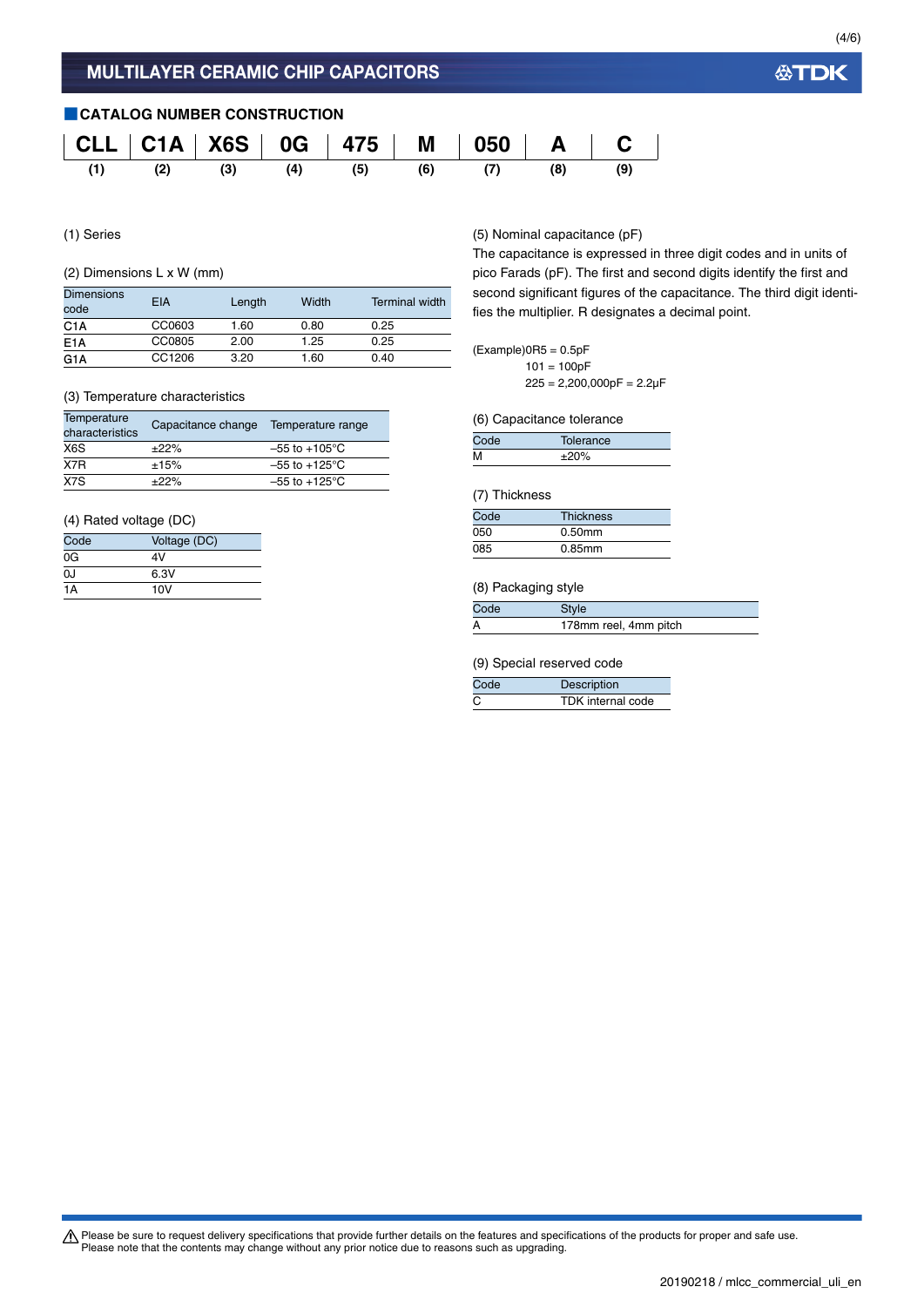## MULTILAYER CERAMIC CHIP CAPACITORS

| Capacitance |      | X <sub>6</sub> S | X7R                    | X7S                    |
|-------------|------|------------------|------------------------|------------------------|
| (pF)        | Code | 0G<br>(4V)       | 0 <sub>G</sub><br>(4V) | 0 <sub>G</sub><br>(4V) |
| 47,000      | 473  |                  |                        |                        |
| 100,000     | 104  |                  |                        |                        |
| 330,000     | 334  |                  |                        |                        |
| 470,000     | 474  |                  |                        |                        |
| 680,000     | 684  |                  |                        |                        |
| 1,000,000   | 105  |                  |                        |                        |
| 2,200,000   | 225  |                  |                        |                        |
| 4,700,000   | 475  |                  |                        |                        |
|             |      |                  |                        |                        |

Standard thickness **0.50 mm** 

.

Background gray: The product which is not recommended to a new design.

■ Please refer to the capacitance range table at P-6 for the details such as product thickness and capacitance tolerance.

# **Capacitance range chart CLLE1A/2012 [0805 inch]**

#### Standard thickness **0.50 mm** 0.85 mm Capacitance **X7R** X7S  $(pF)$   $\bigcup_{(10)}$   $\bigcup_{(10)}$ (10V) 0J (6.3V) 0G (4V) 1A (10V)  $\Omega$ (6.3V) 0G (4V) **47,000 473 100,000 104 150,000 154 220,000 224 330,000 334 470,000 474 680,000 684 1,000,000 105 1,500,000 155 2,200,000 225 4,700,000 475 6,800,000 685**

Background red: The product which is planning to stop production

■ Please refer to the capacitance range table at P-6 for the details such as product thickness and capacitance tolerance.

# **Capacitance range chart CLLG1A/3216 [1206 inch]**

| Capacitance                            |      | X7R         |              |  |
|----------------------------------------|------|-------------|--------------|--|
| (pF)                                   | Code | 1А<br>(10V) | 0J<br>(6.3V) |  |
| 1,000,000                              | 105  |             |              |  |
| 2,200,000                              | 225  |             |              |  |
| <b>Standard thickness</b><br>$0.85$ mm |      |             |              |  |

**Background red: The product which is planning to stop production** 

■ Please refer to the capacitance range table at P-6 for the details such as product thickness and capacitance tolerance.

t Please be sure to request delivery specifications that provide further details on the features and specifications of the products for proper and safe use. Please note that the contents may change without any prior notice due to reasons such as upgrading.

**公TDK** 

# **Capacitance range chart CLLC1A/1608 [0603 inch]**